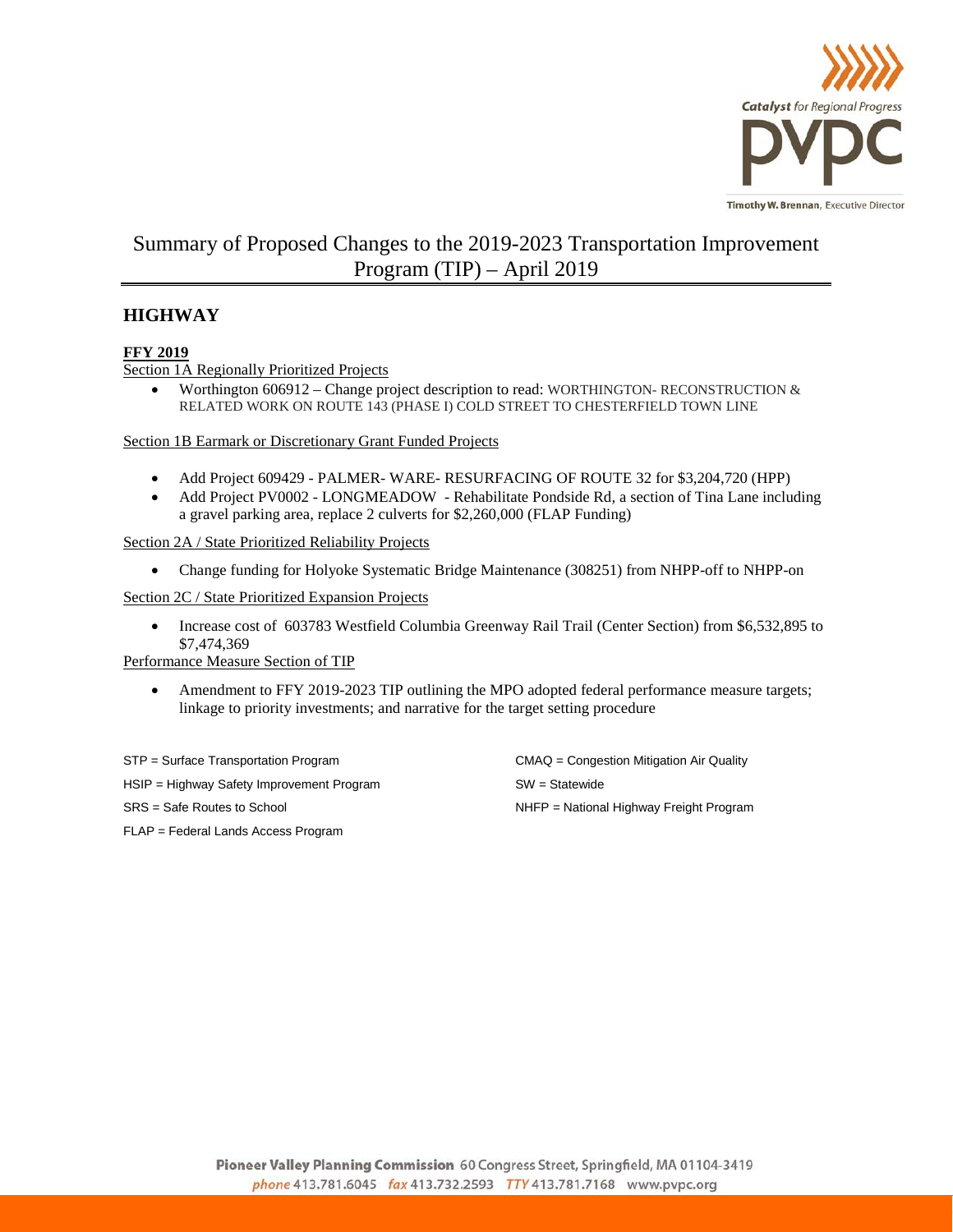| <b>STIP</b><br>Program $\Psi$                | <b>MassDOT</b>                  | Metropolitan                                 | <b>Municipality</b><br>Name ▼                                                                                                                                                                                                                                                                            | <b>MassDOT</b><br>Project                                                                                                                 |                                                                                                                                                      |             | Total                                  |                                                                                 | Non-Federal<br>Funds ▼                                                                                                | <b>Additional Information V</b><br>Present information as follows, if applicable: a)<br>Planning / Design / or Construction; b) total project cost                          |
|----------------------------------------------|---------------------------------|----------------------------------------------|----------------------------------------------------------------------------------------------------------------------------------------------------------------------------------------------------------------------------------------------------------------------------------------------------------|-------------------------------------------------------------------------------------------------------------------------------------------|------------------------------------------------------------------------------------------------------------------------------------------------------|-------------|----------------------------------------|---------------------------------------------------------------------------------|-----------------------------------------------------------------------------------------------------------------------|-----------------------------------------------------------------------------------------------------------------------------------------------------------------------------|
|                                              |                                 |                                              |                                                                                                                                                                                                                                                                                                          |                                                                                                                                           |                                                                                                                                                      |             |                                        |                                                                                 |                                                                                                                       | and funding sources used: c) advance construction                                                                                                                           |
|                                              |                                 |                                              |                                                                                                                                                                                                                                                                                                          |                                                                                                                                           |                                                                                                                                                      |             |                                        |                                                                                 |                                                                                                                       |                                                                                                                                                                             |
|                                              |                                 |                                              |                                                                                                                                                                                                                                                                                                          |                                                                                                                                           |                                                                                                                                                      |             |                                        |                                                                                 |                                                                                                                       |                                                                                                                                                                             |
|                                              |                                 |                                              |                                                                                                                                                                                                                                                                                                          |                                                                                                                                           |                                                                                                                                                      |             |                                        |                                                                                 |                                                                                                                       |                                                                                                                                                                             |
| Intersection<br>Improvements                 |                                 |                                              | Springfield                                                                                                                                                                                                                                                                                              | SPRINGFIELD- INTERSECTION<br><b>IMPROVEMENTS AT BAY STREET AND</b><br><b>BERKSHIRE AVENUE</b>                                             | $\overline{2}$                                                                                                                                       | <b>HSIP</b> | $\mathbf{s}$<br>1,000,000              | 900,000                                                                         | 100,000                                                                                                               | Construction / (YOE \$1,886,880 STP) / 49.5<br>TEC / 25% HSIP, CMAQ                                                                                                         |
| Intersection<br>Improvements                 |                                 |                                              | Springfield                                                                                                                                                                                                                                                                                              | SPRINGFIELD-INTERSECTION<br><b>IMPROVEMENTS AT BAY STREET AND</b><br><b>BERKSHIRE AVENUE</b>                                              | $\overline{2}$                                                                                                                                       | CMAQ        | $\mathbf{\hat{z}}$<br>886,880          | 709,504                                                                         | <b>S</b><br>177,376                                                                                                   | Construction / (YOE \$1,886,880 STP) / 49.5<br>TEC / 25% HSIP, CMAQ                                                                                                         |
| Roadway<br>Reconstruction                    |                                 |                                              | Agawam                                                                                                                                                                                                                                                                                                   | AGAWAM- RECONSTRUCTION OF ROUTE<br>187 FROM 425 FT. SOUTH OF S. WESTFIELD<br>STREET TO ROUTE 57 (0.3 MILES - PHASE I)                     | $\overline{2}$                                                                                                                                       | <b>STP</b>  | \$.<br>2.622.622                       | 2.098.098                                                                       | 524.524                                                                                                               | Construction / (YOE \$2,622,622 STP) / 27 TEC /<br>25% STP                                                                                                                  |
| Intersection<br>Improvements                 |                                 |                                              | Belchertown                                                                                                                                                                                                                                                                                              | <b>BELCHERTOWN-IMPROVEMENTS &amp;</b><br>RELATED WORK ON ROUTES 202 & 21.<br>FROM TURKEY HILL ROAD TO SOUTH MAIN<br>STREET (1.2 MILES)    | $\overline{2}$                                                                                                                                       | <b>STP</b>  | \$.                                    |                                                                                 |                                                                                                                       | Construciton / (YOE \$5,143,503 STP) / 59 TEC /<br>25% STP - 75% Due May 27, 2018                                                                                           |
| Intersection<br>Improvements                 |                                 |                                              | Ware                                                                                                                                                                                                                                                                                                     | MAIN STREET, WEST STREET, NORTH<br>STREET, SOUTH STREET & CHURCH                                                                          | $\overline{2}$                                                                                                                                       | <b>STP</b>  | \$                                     | 800.000                                                                         | 200.000                                                                                                               | Construction / (YOE \$2,475,087) STP) / 55 TEC<br>75% STP, CMAQ, TAP                                                                                                        |
| Intersection<br>Improvements                 |                                 |                                              | Ware                                                                                                                                                                                                                                                                                                     | MAIN STREET, WEST STREET, NORTH<br>STREET, SOUTH STREET & CHURCH                                                                          | $\overline{2}$                                                                                                                                       | CMAQ        | \$<br>1,000,000                        | 800,000                                                                         | 200,000<br><b>S</b>                                                                                                   | Construction / (YOE \$2,475,087) STP) / 55 TEC<br>75% STP, CMAQ, TAP                                                                                                        |
| Intersection<br>Improvements                 |                                 |                                              | Ware                                                                                                                                                                                                                                                                                                     | MAIN STREET. WEST STREET. NORTH<br>STREET. SOUTH STREET & CHURCH                                                                          | $\overline{2}$                                                                                                                                       | TAP         | \$.<br>475,087                         | 380,070                                                                         | 95.017                                                                                                                | Construction / (YOE \$2,475,087) STP) / 55 TEC<br>75% STP, CMAQ, TAP                                                                                                        |
| Roadway<br>Reconstruction                    |                                 |                                              | Holland                                                                                                                                                                                                                                                                                                  | HOLLAND- RESURFACING & RELATED<br>WORK ON BRIMFIELD ROAD, FROM THE<br>BRIMFIELD/HOLLAND T.L. TO WALES ROAD<br>(1.4 MILES - PHASE I)       | $\overline{2}$                                                                                                                                       | <b>STP</b>  | S.                                     | 2.335.557                                                                       | 583.889<br>\$                                                                                                         | Construction / (YOE \$2,919,446) STP) / 26.5<br>TEC / 25% - 25% Comment Received                                                                                            |
| Roadwav<br>Reconstruction                    |                                 |                                              | Worthington                                                                                                                                                                                                                                                                                              | <b>WORTHINGTON- RECONSTRUCTION &amp;</b><br><b>RELATED WORK ON ROUTE 143 (PHASE I)</b><br><b>COLD STREET TO CHESTERFIELD TOWN</b><br>LINE | -1                                                                                                                                                   | <b>STP</b>  | \$                                     |                                                                                 |                                                                                                                       | Construction / (YOE \$8,900,000) STP / 41.5 TEC<br>\$16,300,000 STP                                                                                                         |
| Planning /<br>Adjustments /<br>Pass-throughs |                                 |                                              | multiple                                                                                                                                                                                                                                                                                                 | P21 Express - Year 2 Operating                                                                                                            | $\overline{2}$                                                                                                                                       | CMAQ        | \$<br>500.000                          |                                                                                 |                                                                                                                       | 100.000 P21 Express - Year 2 Operating CMAQ<br>$\bullet$ 24 447 529 $\circ$ 10 659 020 $\circ$ 4.790 509 4.900 50derel + 200 Nep Federal                                    |
|                                              | Regionally Prioritized Projects | Section 1A / Regionally Prioritized Projects | Project ID ▼ Planning<br><b>Organization</b> ▼<br>608411 Pioneer Valley<br>608411 Pioneer Valley<br>600513 Pioneer Valley<br>608412 Pioneer Valley<br>607987 Pioneer Valley<br>607987 Pioneer Valley<br>607987 Pioneer Valley<br>604962 Pioneer Valley<br>606912 Pioneer Valley<br>PV0001 Pioneer Valley |                                                                                                                                           | <b>Description</b> ▼<br>WARE- INTERSECTION IMPROVEMENTS @<br>WARE- INTERMENTION IMPROVEMENTS &<br>WARE-TINTERSECTION IMPROVEMENTS @<br><b>STREET</b> |             | MassDOT Funding<br>District ▼ Source ▼ | Funds $\blacktriangledown$<br><b>Dogionally Drioritized Draigete aubtotal A</b> | Federal<br><b>Programmed</b> Funds ▼<br>l S<br>l S<br>l S<br>$5.143.503$ \\$<br>$1.000.000$ \ \$<br>l S<br>l S<br>l S | l \$<br>l \$<br>4.114.802 \ \$ 1.028.701<br>$\mathsf{I}$ \$<br>l \$<br>8,900,000   \$ 7,120,000   \$ 1,780,000   75% Project Phased Total project cost was<br>$400.000$ \\$ |

Regionally Prioritized Projects subtotal **► | \$ 24,447,538** | \$ 19,658,030 | \$ 4,789,508 | <del>◀</del> 80% Federal + 20% Non-Federal

| Section 1A instructions: MPO Template Name) Choose Regional Name from dropdown list to populate header and MPO column:                   |
|------------------------------------------------------------------------------------------------------------------------------------------|
| Column C) Enter ID from ProiectInfo: Column E) Choose Municipality Name from dropdown list: Column H) Choose the Funding                 |
| Source being used for the project - if multiple funding sources are being used enter multiple lines; Column I) Enter the total amount of |
| funds being programmed in this fiscal vear and for each funding source: Column J) Federal funds autocalculates. Please verify the        |
| amount and only change if needed for flex. Column K) Non-federal funds autocalculates. Please verify the split/match - if matching       |

| Total Regional Federal Aid Funds Programmed ▶   \$ 24,447,538   \$ 24,855,247   ◀ Total |                                                           |         |                                        | 407,709 Target Funds Available |  |
|-----------------------------------------------------------------------------------------|-----------------------------------------------------------|---------|----------------------------------------|--------------------------------|--|
|                                                                                         |                                                           |         |                                        | <b>Budget</b>                  |  |
| ulate header and MPO column:                                                            | STP programmed $\blacktriangleright$ \$ 20,585,571        |         | $$16.468.457$ $\blacktriangleleft$ STP |                                |  |
| umn H) Choose the Funding<br>lumn I) Enter the total amount of                          |                                                           |         | 900.000 $\blacktriangleleft$ HSIP      |                                |  |
| tocalculates. Please verify the                                                         | CMAQ programmed $\blacktriangleright$   \$ 2,386,880   \$ |         | 1.909.504 $\blacksquare$ < CMAQ        |                                |  |
| fy the split/match - if matching                                                        |                                                           | 475.087 | 380.070 $\blacktriangleleft$ TAP       |                                |  |

#### **►Section 1B / Earmark or Discretionary Grant Funded Projects**

**►Section 1A / Fiscal Constraint Analysis**

| AMENDMENT:Add            | Roadway                          |                       |                   |                                                                                                                         |                 |                             |                                   |
|--------------------------|----------------------------------|-----------------------|-------------------|-------------------------------------------------------------------------------------------------------------------------|-----------------|-----------------------------|-----------------------------------|
| Project                  | <u> Reconstruction</u>           | 609429 Pioneer Valley | Palmer            | <b>PALMER-WARE-RESURFACING OF ROUTE</b>                                                                                 |                 | $3,204,720$ \$ 2,563,776 \$ | 640,944 Repurposed Earmark MA 117 |
| AMENDMENT:Add<br>Project | Roadway<br><b>Reconstruction</b> | <b>Pioneer Valley</b> | <b>Longmeadow</b> | LONGMEADOW - Rehabilitate Pondside Rd. a<br>Section of Tina Lane including a gravel parking<br>area, replace 2 culverts | <b>Other FA</b> |                             | 452,000 FLAP Funding              |

Other Federal Aid subtotal ▶ | **\$ 2,260,000** | \$ 1,808,000 | \$ 452,000 | ◀ Funding Split Varies by Funding Source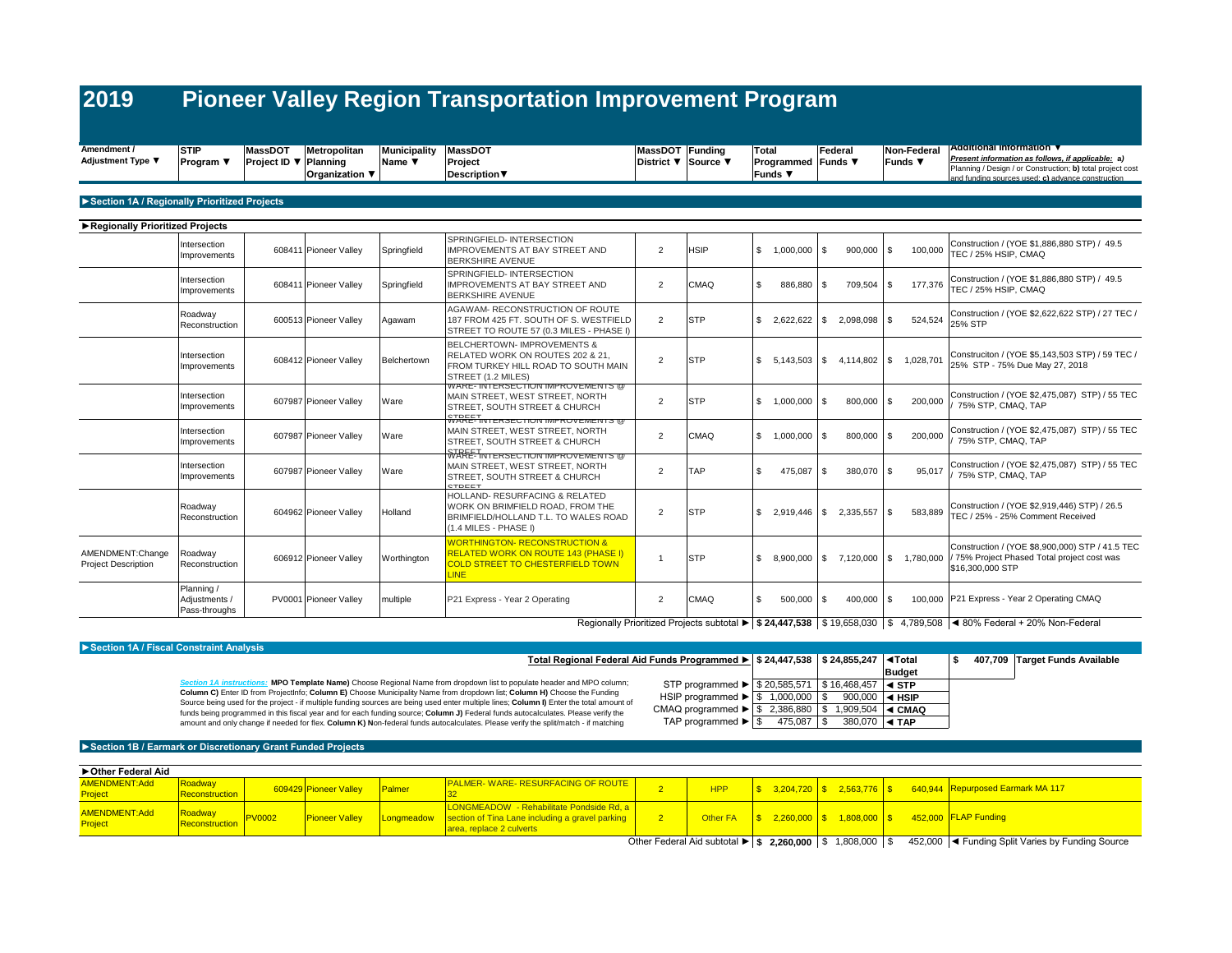| Amendment /<br>Adjustment Type ▼                      | <b>STIP</b><br>Program ▼ | MassDOT<br>Project ID ▼ Planning | Metropolitan          | <b>Municipality</b><br>Name ▼ | <b>MassDOT</b><br>Project                                                                                       | MassDOT Funding<br>District ▼ | Source ▼                                     | Total          |                | Federal<br>Programmed Funds ▼    |               | Non-Federal<br><b>Funds ▼</b> | <b>Additional Information \</b><br>Present information as follows, if applicable: a)<br>Planning / Design / or Construction; b) total project cost |
|-------------------------------------------------------|--------------------------|----------------------------------|-----------------------|-------------------------------|-----------------------------------------------------------------------------------------------------------------|-------------------------------|----------------------------------------------|----------------|----------------|----------------------------------|---------------|-------------------------------|----------------------------------------------------------------------------------------------------------------------------------------------------|
|                                                       |                          |                                  | Organization ▼        |                               | Description                                                                                                     |                               |                                              | <b>Funds ▼</b> |                |                                  |               |                               | and funding sources used: c) advance construction.                                                                                                 |
| Section 2A / State Prioritized Reliability Projects   |                          |                                  |                       |                               |                                                                                                                 |                               |                                              |                |                |                                  |               |                               |                                                                                                                                                    |
|                                                       |                          |                                  |                       |                               |                                                                                                                 |                               |                                              |                |                |                                  |               |                               |                                                                                                                                                    |
| Bridge Program / Inspections                          | <b>Bridge Program</b>    |                                  | <b>Pioneer Valley</b> |                               | <b>Bridge Inspection</b>                                                                                        |                               |                                              | \$             | $\sim$         | \$<br>$\sim$                     | $\vert$ \$    | $\sim$                        |                                                                                                                                                    |
|                                                       |                          |                                  |                       |                               |                                                                                                                 |                               | Bridge Program / Inspections subtotal ▶   \$ |                | ÷.             | $\sqrt{ }$<br>$\blacksquare$     | $\vert$ \$    |                               |                                                                                                                                                    |
|                                                       |                          |                                  |                       |                               |                                                                                                                 |                               |                                              |                |                |                                  |               |                               |                                                                                                                                                    |
| ▶ Bridge Program / Off-System                         |                          |                                  |                       |                               |                                                                                                                 |                               |                                              |                |                |                                  |               |                               |                                                                                                                                                    |
|                                                       | <b>Bridge Program</b>    |                                  | 608429 Pioneer Valley |                               | MIDDLEFIELD- BRIDGE SUPERSTRUCTURE<br>REPLACEMENT, M-19-010, CHESTER ROAD<br><b>OVER SMART BROOK</b>            | $\overline{1}$                | STP-BR-OFF                                   | \$             | 970,807 \$     | 776,645 \$                       |               | 194,162                       |                                                                                                                                                    |
|                                                       |                          |                                  |                       |                               |                                                                                                                 |                               | Bridge Program / Off-System subtotal ▶ S     |                | 970,807 \$     | 776,645 \$                       |               |                               | 194,162 <4 80% Federal + 20% Non-Federal                                                                                                           |
|                                                       |                          |                                  |                       |                               |                                                                                                                 |                               |                                              |                |                |                                  |               |                               |                                                                                                                                                    |
| Bridge Program / On-System (NHS)                      | <b>Bridge Program</b>    |                                  | Pioneer Valley        |                               | Bridge Program / On-System (NHS)                                                                                |                               |                                              |                |                | S                                |               |                               |                                                                                                                                                    |
|                                                       |                          |                                  |                       |                               | Bridge Program / On-System (NHS) subtotal ▶ S                                                                   |                               |                                              |                | $\blacksquare$ | l \$                             | \$            | $\overline{\phantom{a}}$      | ◀ Funding Split Varies by Funding Source                                                                                                           |
|                                                       |                          |                                  |                       |                               |                                                                                                                 |                               |                                              |                |                |                                  |               |                               |                                                                                                                                                    |
| Bridge Program / On-System (Non-NHS)                  |                          |                                  |                       |                               |                                                                                                                 |                               |                                              |                |                |                                  |               |                               |                                                                                                                                                    |
|                                                       | <b>Bridge Program</b>    |                                  | Pioneer Valley        |                               | Bridge Program / On-System (Non-NHS)                                                                            |                               |                                              | \$             |                | l \$<br>$\overline{\phantom{a}}$ | <sup>\$</sup> | $\sim$                        |                                                                                                                                                    |
|                                                       |                          |                                  |                       |                               | Bridge Program / On-System (Non-NHS) subtotal ▶ \$                                                              |                               |                                              |                | $\sim$         | $\sqrt{3}$<br>$\blacksquare$     | <b>\$</b>     | $\overline{\phantom{a}}$      | ◀ 80% Federal + 20% Non-Federal                                                                                                                    |
| Bridge Program / Systematic Maintenance               |                          |                                  |                       |                               |                                                                                                                 |                               |                                              |                |                |                                  |               |                               |                                                                                                                                                    |
|                                                       | <b>Bridge Program</b>    |                                  | 608928 Pioneer Valley | Huntington                    | HUNTINGTON- SYSTEMATIC BRIDGE<br>MAINTENANCE, H-27-019, ROUTE 112 OVER<br><b>SYKES BROOK</b>                    | $\overline{1}$                | NHPP-Off                                     | \$             | 526,506        | l \$<br>421,205                  | \$            | 105,301                       |                                                                                                                                                    |
| ADJUSTMENT:Change<br><b>Funding Source</b>            | Bridge Program           |                                  | 608251 Pioneer Valley | Holyoke                       | HOLYOKE- SYSTEMATIC BRIDGE<br>MAINTENANCE ON H-21-047 AND H-21-049                                              | 2                             | NHPP-On                                      | \$             | 1,989,000      | $\mathbf{s}$<br>1,591,200        | \$            | 397,800                       |                                                                                                                                                    |
|                                                       |                          |                                  |                       |                               | Bridge Program / Systematic Maintenance subtotal $\blacktriangleright$   \$ 1,989,000   \$ 1,591,200   \$       |                               |                                              |                |                |                                  |               |                               | 397,800  ◀ Funding Split Varies by Funding Source                                                                                                  |
|                                                       |                          |                                  |                       |                               |                                                                                                                 |                               |                                              |                |                |                                  |               |                               |                                                                                                                                                    |
| Interstate Pavement                                   |                          |                                  |                       |                               | UMIUUPEE-MULTUKE-IIVI ERSI ATE                                                                                  |                               |                                              |                |                |                                  |               |                               |                                                                                                                                                    |
|                                                       | Interstate<br>Pavement   |                                  | 607560 Pioneer Valley | Multiple                      | MAINTENANCE AND RELATED WORK ON I-                                                                              | $\overline{2}$                | <b>NHPP</b>                                  | \$11,309,875   |                | \$10,178,888                     |               | \$ 1,130,988                  |                                                                                                                                                    |
|                                                       |                          |                                  |                       |                               |                                                                                                                 |                               |                                              |                |                |                                  |               |                               | Insterstate Pavement subtotal ▶   \$11,309,875   \$10,178,888   \$1,130,988   < 90% Federal + 10% Non-Federal                                      |
| Non-Interstate Pavement                               |                          |                                  |                       |                               |                                                                                                                 |                               |                                              |                |                |                                  |               |                               |                                                                                                                                                    |
|                                                       | Non-Interstate           |                                  |                       |                               | GRANBY- SOUTH HADLEY- RESURFACING                                                                               | $\overline{2}$                | <b>NHPP</b>                                  |                |                |                                  |               |                               |                                                                                                                                                    |
|                                                       | Pavement                 |                                  | 607474 Pioneer Valley | Multiple                      | AND RELATED WORK ON ROTUE 202                                                                                   |                               |                                              | \$5,752,500    |                | $\mathbf{s}$<br>4,602,000        |               | \$ 1,150,500                  |                                                                                                                                                    |
|                                                       |                          |                                  |                       |                               |                                                                                                                 |                               |                                              |                |                |                                  |               |                               | Non-Interstate Pavement subtotal ▶   \$ 5,752,500   \$ 4,602,000   \$ 1,150,500   < 80% Federal + 20% Non-Federal                                  |
| ▶ Roadway Improvements                                |                          |                                  |                       |                               |                                                                                                                 |                               |                                              |                |                |                                  |               |                               |                                                                                                                                                    |
|                                                       | Roadway                  |                                  |                       |                               |                                                                                                                 |                               |                                              |                |                |                                  |               |                               |                                                                                                                                                    |
|                                                       | Improvements             |                                  | Pioneer Valley        |                               | Roadway Improvements                                                                                            |                               |                                              | \$             |                | \$                               | \$            |                               |                                                                                                                                                    |
|                                                       |                          |                                  |                       |                               |                                                                                                                 |                               | Roadway Improvements subtotal ▶ \$           |                | $\blacksquare$ | $\sqrt{3}$                       | $\sqrt{3}$    |                               | - < 80% Federal + 20% Non-Federal                                                                                                                  |
|                                                       |                          |                                  |                       |                               |                                                                                                                 |                               |                                              |                |                |                                  |               |                               |                                                                                                                                                    |
| Safety Improvements                                   |                          |                                  |                       |                               | CHICOPEE- SIGNAL & INTERSECTION                                                                                 |                               |                                              |                |                |                                  |               |                               |                                                                                                                                                    |
|                                                       | Safety<br>Improvements   |                                  | 607736 Pioneer Valley | Chicopee                      | <b>IMPROVEMENTS AT 13 INTERSECTIONS</b><br>ALONG ROUTE 33 (MEMORIAL DRIVE),<br>FROM FULLER ROAD TO ABBEY STREET | $\overline{2}$                | <b>HSIP</b>                                  | \$6,001,387    |                | $\mathbf{s}$<br>$5,401,248$ \\$  |               | 600,139                       |                                                                                                                                                    |
|                                                       | Safety<br>Improvements   |                                  | 608600 Pioneer Valley | Multiple                      | CHICOPEE- WEST SPRINGFIELD- HIGHWAY<br>LIGHTING UPGRADE ON I-91                                                 | $\overline{2}$                | <b>NHPP</b>                                  | \$4,300,759    |                | S.<br>3,440,607                  | -S            | 860,152                       |                                                                                                                                                    |
|                                                       |                          |                                  |                       |                               |                                                                                                                 |                               |                                              |                |                |                                  |               |                               | Safety Improvements subtotal ▶ \$ 10,302,146   \$ 8,841,855   \$ 1,460,291   < Funding Split Varies by Funding Source                              |
|                                                       |                          |                                  |                       |                               |                                                                                                                 |                               |                                              |                |                |                                  |               |                               |                                                                                                                                                    |
| Section 2B / State Prioritized Modernization Projects |                          |                                  |                       |                               |                                                                                                                 |                               |                                              |                |                |                                  |               |                               |                                                                                                                                                    |
| ADA Retrofits                                         |                          |                                  |                       |                               |                                                                                                                 |                               |                                              |                |                |                                  |               |                               |                                                                                                                                                    |
|                                                       | <b>ADA Retrofits</b>     |                                  | <b>Pioneer Valley</b> |                               | <b>ADA Retrofits</b>                                                                                            |                               |                                              | $\mathfrak{s}$ | $-1$ s         |                                  | $ \sqrt{3}$   | $\sim$                        |                                                                                                                                                    |
|                                                       |                          |                                  |                       |                               |                                                                                                                 |                               |                                              |                |                |                                  |               |                               |                                                                                                                                                    |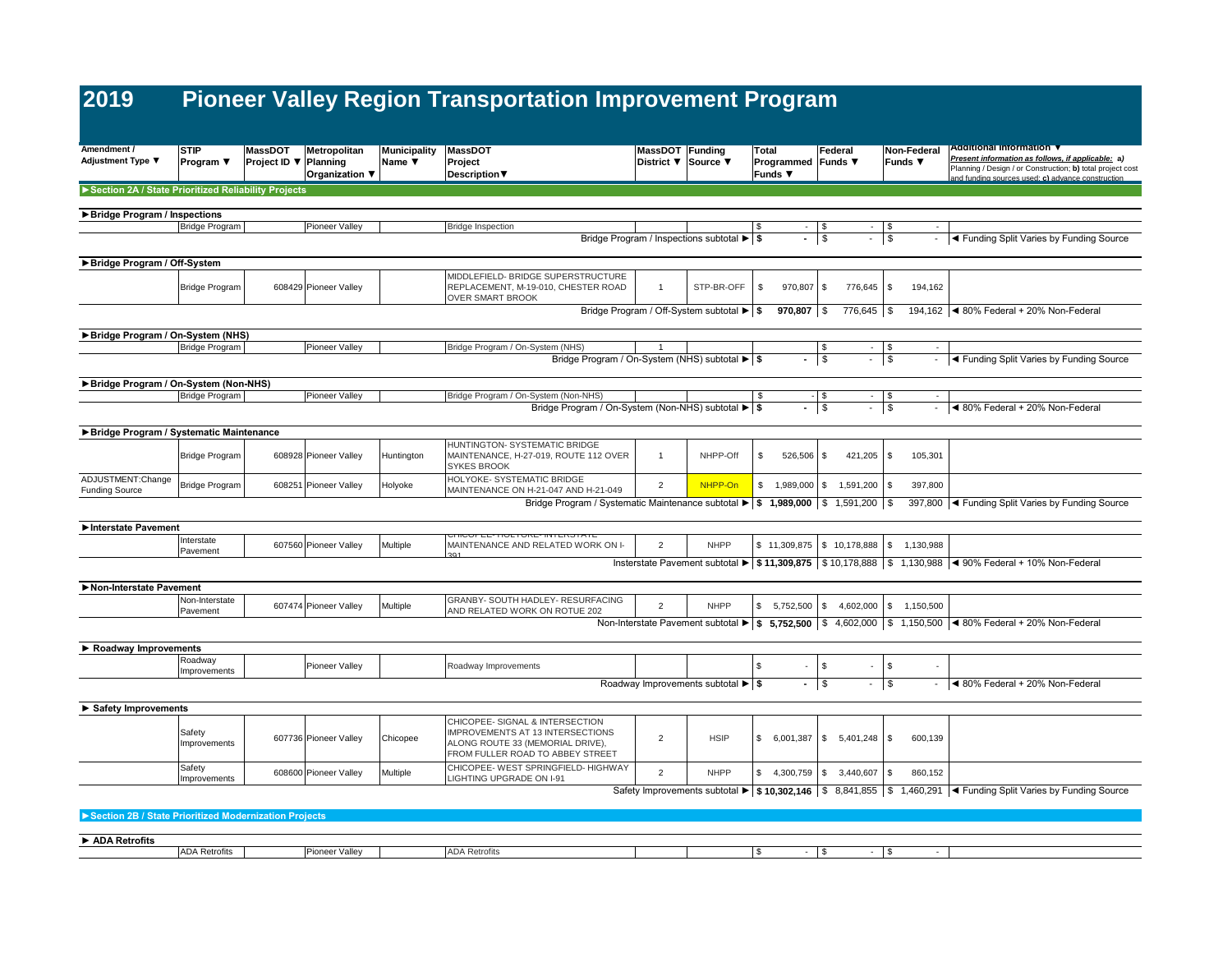| Amendment /<br>Adjustment Type ▼                   | <b>STIP</b><br>Program ▼                 | <b>MassDOT</b><br>Project ID ▼ Planning | Metropolitan<br>Organization ▼ | <b>Municipality</b><br>Name ▼ | <b>MassDOT</b><br>Project<br><b>Description</b> ▼                                                                                                                                                              | MassDOT Funding<br>District ▼ | Source ▼                                                                          | <b>Total</b><br>Programmed Funds ▼<br><b>Funds ▼</b> | Federal                            | Non-Federal<br>Funds $\Psi$         | <b>Additional Information \</b><br>Present information as follows, if applicable: a)<br>Planning / Design / or Construction; b) total project cost<br>and funding sources used: c) advance construction.         |
|----------------------------------------------------|------------------------------------------|-----------------------------------------|--------------------------------|-------------------------------|----------------------------------------------------------------------------------------------------------------------------------------------------------------------------------------------------------------|-------------------------------|-----------------------------------------------------------------------------------|------------------------------------------------------|------------------------------------|-------------------------------------|------------------------------------------------------------------------------------------------------------------------------------------------------------------------------------------------------------------|
|                                                    |                                          |                                         |                                |                               |                                                                                                                                                                                                                |                               | ADA Retrofits subtotal ▶ \$                                                       |                                                      | $-$ \$<br>$\blacksquare$           | $\sqrt{3}$                          | ◀ 80% Federal + 20% Non-Federal                                                                                                                                                                                  |
| Intersection Improvements                          |                                          |                                         |                                |                               |                                                                                                                                                                                                                |                               |                                                                                   |                                                      |                                    |                                     |                                                                                                                                                                                                                  |
|                                                    | Intersection<br>Improvements             |                                         | Pioneer Valley                 |                               | Intersection Improvements                                                                                                                                                                                      |                               |                                                                                   | \$<br>$\sim$                                         | $\mathbf S$                        | \$                                  |                                                                                                                                                                                                                  |
|                                                    |                                          |                                         |                                |                               |                                                                                                                                                                                                                |                               | Intersection Improvements subtotal $\blacktriangleright$ $\blacktriangleright$ \$ |                                                      | $ \sqrt{3}$<br>$\blacksquare$      | $\sqrt{3}$                          | - <a>I<br/> I<br/> <a>I<br/> <a>I<br/> <a>I<br/> <a>I<br/> <a>I<br/> <a>I<br/> <a>I<br/></a> <a>I<br/></a> <a>I<br/></a> <a>I<br/></a> <a>I<br/></a> &lt; &lt; I<br/></a> I</a> &lt; I</a> I</a> I I</a></a></a> |
| Intelligent Transportation Systems                 |                                          |                                         |                                |                               |                                                                                                                                                                                                                |                               |                                                                                   |                                                      |                                    |                                     |                                                                                                                                                                                                                  |
|                                                    | Intelligent<br>Transportation<br>Systems |                                         | Pioneer Valley                 |                               | Intelligent Transportation Systems                                                                                                                                                                             |                               |                                                                                   | $\$$<br>×.                                           | $\sqrt{3}$                         | \$<br>ä,                            |                                                                                                                                                                                                                  |
|                                                    |                                          |                                         |                                |                               | Intelligent Transportation System subtotal > \$                                                                                                                                                                |                               |                                                                                   |                                                      | $-1$ \$<br>$\blacksquare$          | $\sqrt{3}$                          | $-$ 4 80% Federal + 20% Non-Federal                                                                                                                                                                              |
| Roadway Reconstruction                             |                                          |                                         |                                |                               |                                                                                                                                                                                                                |                               |                                                                                   |                                                      |                                    |                                     |                                                                                                                                                                                                                  |
|                                                    | Roadway<br>Reconstruction                |                                         | 608790 Pioneer Valley          | Holyoke                       | HOLYOKE- IMPROVEMENTS AT KELLY<br>COMMUNITY SCHOOL (SRTS)                                                                                                                                                      | $\overline{2}$                | <b>TAP</b>                                                                        | \$1,264,935                                          | l \$<br>1,011,948                  | \$<br>252,987                       |                                                                                                                                                                                                                  |
|                                                    | Roadway<br>Reconstruction                |                                         | 606555 Pioneer Valley          | Northampton                   | NORTHAMPTON- ROUNDABOUT<br>CONSTRUCTION AT INTERSECTION<br>ROUTES 5/10 (NORTH KING STREET) &<br><b>HATFIELD STREET</b>                                                                                         | $\overline{2}$                | CMAQ                                                                              | \$4,109,480                                          | $\sqrt{S}$<br>3,287,584            | <b>S</b><br>821,896                 |                                                                                                                                                                                                                  |
|                                                    |                                          |                                         |                                |                               |                                                                                                                                                                                                                |                               |                                                                                   |                                                      |                                    |                                     | Roadway Reconstruction subtotal $\blacktriangleright$ \$ 5,374,415 \ \$ 4,299,532 \ \$ 1,074,883 \ < Funding Split Varies by Funding Source                                                                      |
|                                                    |                                          |                                         |                                |                               |                                                                                                                                                                                                                |                               |                                                                                   |                                                      |                                    |                                     |                                                                                                                                                                                                                  |
| Section 2C / State Prioritized Expansion Projects  |                                          |                                         |                                |                               |                                                                                                                                                                                                                |                               |                                                                                   |                                                      |                                    |                                     |                                                                                                                                                                                                                  |
| Bicycles and Pedestrians                           |                                          |                                         |                                |                               |                                                                                                                                                                                                                |                               |                                                                                   |                                                      |                                    |                                     |                                                                                                                                                                                                                  |
| AMENDMENT:Increase<br>Cost                         | <b>Bicycles</b> and<br>Pedestrians       |                                         | 603783 Pioneer Valley          | Westfield                     | WESTFIELD- COLUMBIA GREENWAY RAIL<br>TRAIL CONSTRUCTION (CENTER<br>DOWNTOWN SECTION), FROM EAST SILVER<br>STREET TO COWLES COURT, INCLUDES W-<br>25,014, W-25-015, W-25-016, W-25-017, W-25-<br>018 & W-25-019 | $\overline{2}$                | CMAQ                                                                              |                                                      |                                    |                                     | Construction / PSAC score 39.5 Increase cost<br>from \$6,532,895                                                                                                                                                 |
|                                                    |                                          |                                         |                                |                               |                                                                                                                                                                                                                |                               |                                                                                   |                                                      |                                    |                                     | Bicycles and Pedestrians subtotal $\blacktriangleright$ \$ 7,474,369 \ \$ 5,979,495 \ \$ 1,494,874 \ $\blacktriangleleft$ 80% Federal + 20% Non-Federal                                                          |
| ► Capacity                                         |                                          |                                         |                                |                               |                                                                                                                                                                                                                |                               |                                                                                   |                                                      |                                    |                                     |                                                                                                                                                                                                                  |
|                                                    | Capacity                                 |                                         | Pioneer Valley                 |                               | Capacity                                                                                                                                                                                                       |                               | Capacity subtotal $\blacktriangleright$ $\blacktriangleright$ \$                  | $\sqrt{3}$                                           | $ \sqrt{3}$<br>$\sim$<br>$-1$      | $\sqrt{3}$<br>$\sim$<br>$ \sqrt{3}$ | - Funding Split Varies by Funding Source                                                                                                                                                                         |
|                                                    |                                          |                                         |                                |                               |                                                                                                                                                                                                                |                               |                                                                                   |                                                      |                                    |                                     |                                                                                                                                                                                                                  |
| Section 3 / Planning / Adjustments / Pass-throughs |                                          |                                         |                                |                               |                                                                                                                                                                                                                |                               |                                                                                   |                                                      |                                    |                                     |                                                                                                                                                                                                                  |
| ▶ Planning / Adjustments / Pass-throughs           |                                          |                                         |                                |                               |                                                                                                                                                                                                                |                               |                                                                                   |                                                      |                                    |                                     |                                                                                                                                                                                                                  |
|                                                    |                                          |                                         | <b>Pioneer Valley</b>          |                               | ABP GANS Repayment                                                                                                                                                                                             | Multiple                      |                                                                                   | \$                                                   | l \$<br>$\sim$                     | $\sqrt{3}$                          |                                                                                                                                                                                                                  |
|                                                    |                                          |                                         |                                |                               |                                                                                                                                                                                                                |                               | Other Statewide Items subtotal $\blacktriangleright$ \$                           |                                                      | $ \sqrt{s}$<br>$\blacksquare$      | $\vert$ \$                          | ◀ Funding Split Varies by Funding Source                                                                                                                                                                         |
|                                                    |                                          |                                         |                                |                               |                                                                                                                                                                                                                |                               |                                                                                   |                                                      |                                    |                                     |                                                                                                                                                                                                                  |
| Section 4 / Non-Federally Aided Projects           |                                          |                                         |                                |                               |                                                                                                                                                                                                                |                               |                                                                                   |                                                      |                                    |                                     |                                                                                                                                                                                                                  |
| Non-Federally Aided Projects                       |                                          |                                         |                                |                               |                                                                                                                                                                                                                |                               |                                                                                   |                                                      |                                    |                                     |                                                                                                                                                                                                                  |
|                                                    | hi                                       |                                         | Pioneer Valley                 |                               | Non-Federal Aid                                                                                                                                                                                                |                               |                                                                                   | \$<br>$\overline{\phantom{a}}$                       |                                    | \$.<br>$\sim$                       |                                                                                                                                                                                                                  |
|                                                    | Non-Federally<br><b>Aided Projects</b>   |                                         | Pioneer Valley                 |                               | Non-Federal Aid                                                                                                                                                                                                |                               |                                                                                   | \$<br>$\sim$                                         |                                    | \$<br>$\sim$                        |                                                                                                                                                                                                                  |
|                                                    |                                          |                                         |                                |                               |                                                                                                                                                                                                                |                               | Non-Federal Aid subtotal ▶ S                                                      |                                                      |                                    | \$                                  | ◀100% Non-Federal                                                                                                                                                                                                |
|                                                    |                                          |                                         |                                |                               |                                                                                                                                                                                                                |                               |                                                                                   |                                                      | <b>TIP Section 1 · TIP Section</b> | <b>Total of All</b>                 |                                                                                                                                                                                                                  |
| 2019 Summary                                       |                                          |                                         |                                |                               |                                                                                                                                                                                                                |                               |                                                                                   | 3.7                                                  | $\mathbf{A} \cdot \mathbf{V}$      | Projects V                          |                                                                                                                                                                                                                  |

|                              | $\sim$                                           | <b>Projects V</b> |                                                    |
|------------------------------|--------------------------------------------------|-------------------|----------------------------------------------------|
|                              | Total $\blacktriangleright$   \$ 69.880.650   \$ |                   | S 69,880,650  ◀ Total Spending in Region           |
| Federal Funds • \$57,735,645 |                                                  |                   | \$ 57,735,645   ◀ Total Federal Spending in Region |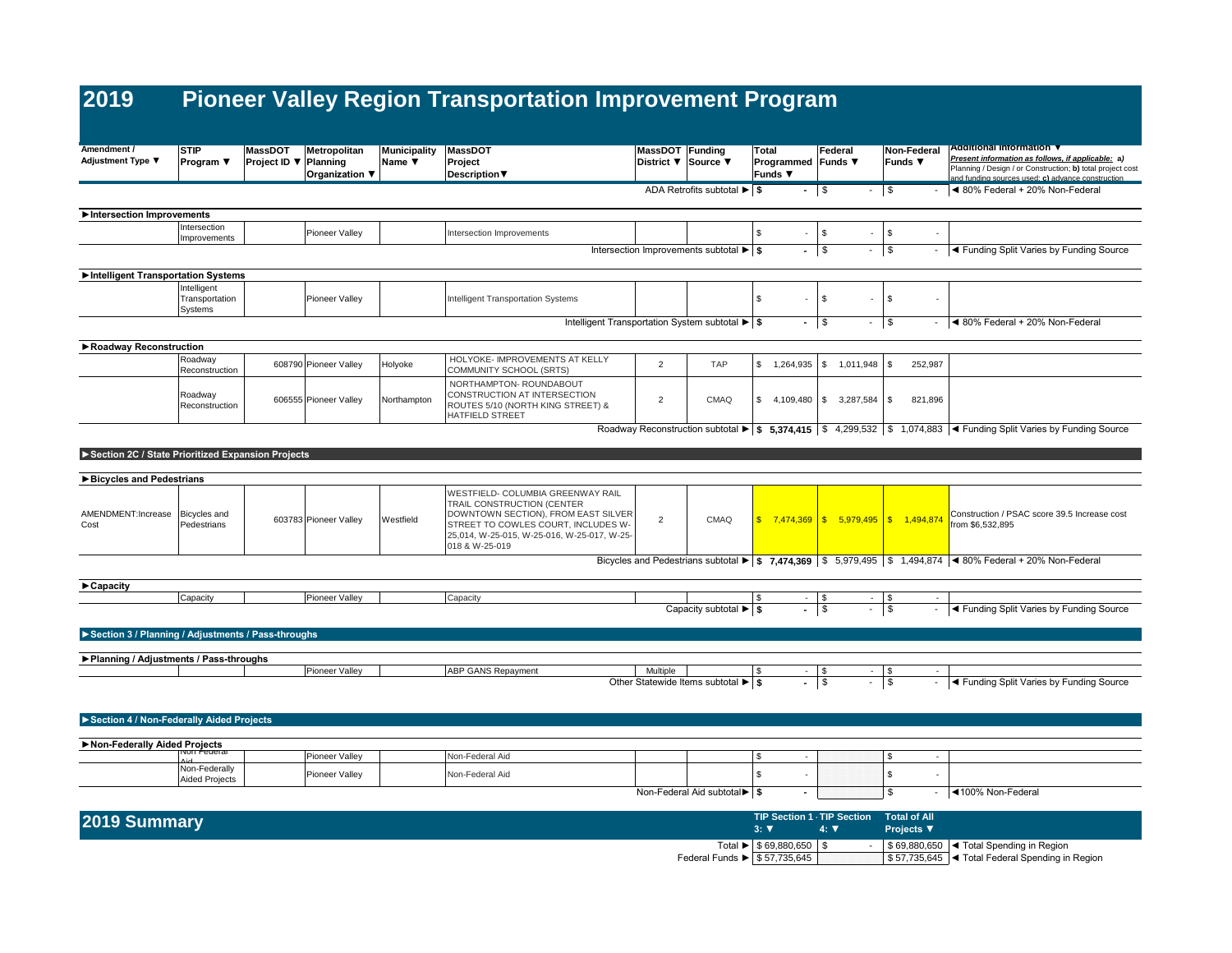| Amendment /<br>Adjustment Type ▼ | <b>STIP</b><br>Program | <b>MassDOT</b><br><b>Project ID ▼ Planning</b> | Metropolitan<br><b>Organization</b> ▼ | <b>Municipality</b><br>Name \ | MassDOT<br>Project<br>Description▼ | MassDOT Funding<br>District ▼ | 7 Source ¶ | Total<br><b>Programmed Funds</b> ▼<br>lFunds ▼ | Federal | Non-Federal<br><b>Funds</b> ▼ | <b>Additional Information <math>\blacktriangledown</math></b><br>Present information as follows, if applicable: a)<br>Planning / Design / or Construction; b) total project cost<br>and funding sources used: c) advance construction |
|----------------------------------|------------------------|------------------------------------------------|---------------------------------------|-------------------------------|------------------------------------|-------------------------------|------------|------------------------------------------------|---------|-------------------------------|---------------------------------------------------------------------------------------------------------------------------------------------------------------------------------------------------------------------------------------|
|                                  |                        |                                                |                                       |                               |                                    |                               |            | Non-Federal Funds ▶ \$ 12,145,005 \$           |         |                               | S 12,145,005  ◀ Total Non-Federal Spending in Region                                                                                                                                                                                  |

701 CMR 7.00 Use of Road Flaggers and Police Details on Public Works Projects / 701 CMR 7.00 (the Regulation) was promulgated and became law on October 3, 2008. Under this Regulation, the CMR is applicable to any Public wo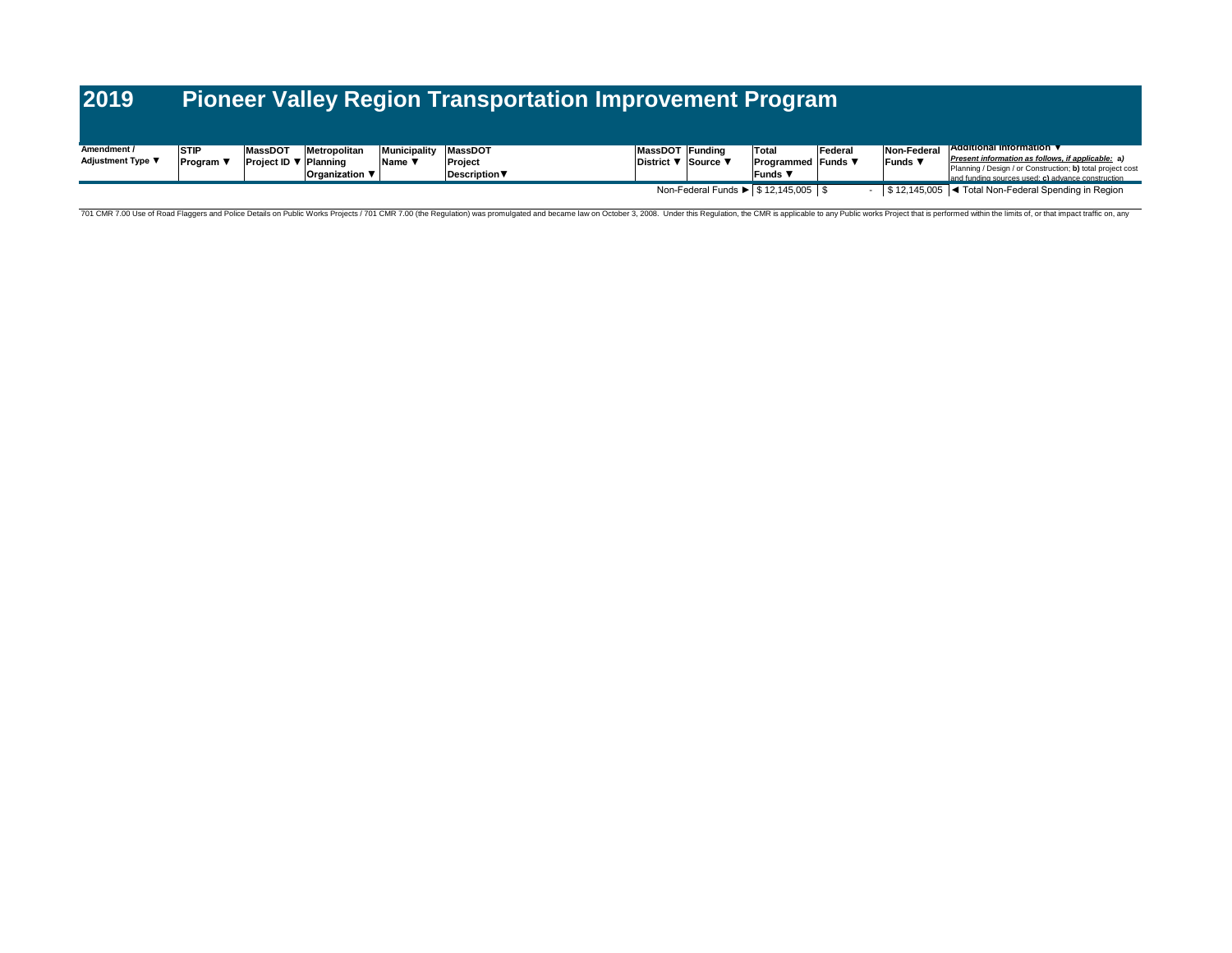### PERFORMANCE MEASURES

The FAST Act requires MPOs, in collaboration with the state DOT and transit agencies, to formally establish targets for performance measures aligned with the national goals. Performance Based Planning and Programming (PBPP) refers to the application of performance management within the parameters of the FAST Act to achieve desired outcomes for the multimodal transportation system. It is intended advance transportation investments based on their ability to meet established goals. This includes setting targets for the performance measures identified in the FAST Act.

Performance measures are intended to monitor and track performance over time and assess the effectiveness of projects and strategies in meeting the national goal areas. In the Pioneer Valley region, performance based planning methods have been used in the development of the Transportation Evaluation Criteria to program projects as part of the Regional Transportation Improvement Program for many years.

USDOT implemented the federal PBPP requirements through a series of phased rulemakings. At the conclusion of this rulemaking process, the Commonwealth of Massachusetts has twelve months to establish statewide performance targets for each required federal performance measure. The Pioneer Valley MPO has 180 days from the date of Commonwealth's adoption of the statewide performance targets to either adopt the statewide targets or establish their own regional performance targets.

The Federal Transit Administration has finalized a rule to define requirements for transit asset management. This rule requires public transportation providers to develop and implement transit asset management (TAM) plans. TAM plans must include an asset inventory, condition assessments of inventoried assets, and a prioritized list of investments to improve the state of good repair of capital assets. This rule also establishes state of good repair standards and four state of good repair performance measures.

| <b>Final Rule</b>         | <b>Effective</b> | <b>Status</b>               | <b>Updated</b> |
|---------------------------|------------------|-----------------------------|----------------|
|                           | <b>Date</b>      |                             |                |
| <b>Safety Performance</b> | April<br>14.     | MPO<br>adopted state        | Annually       |
| Measures (PM1)            | 2016             | targets on February         |                |
|                           |                  | 26, 2019                    |                |
| Pavement/Bridge           | May<br>20,       | <b>MPO</b><br>adopted state | Two<br>Every   |
| Performance               | 2017             | targets on October 23,      | Years          |
| Measures (PM2)            |                  | 2018                        |                |
| System                    | 20,<br>May       | <b>MPO</b><br>adopted state | Two<br>Every   |
| Performance               | 2017             | targets on September        | Years          |
| Measures (PM3)            |                  | 25, 2018                    |                |
| Transit<br>Asset          | 26,<br>July      | March 26, 2019              | Four<br>Every  |
| Management Plan           | 2016             |                             | Years          |
| (TAM)                     |                  |                             |                |

### **Table 1 Regional Performance Measure Status**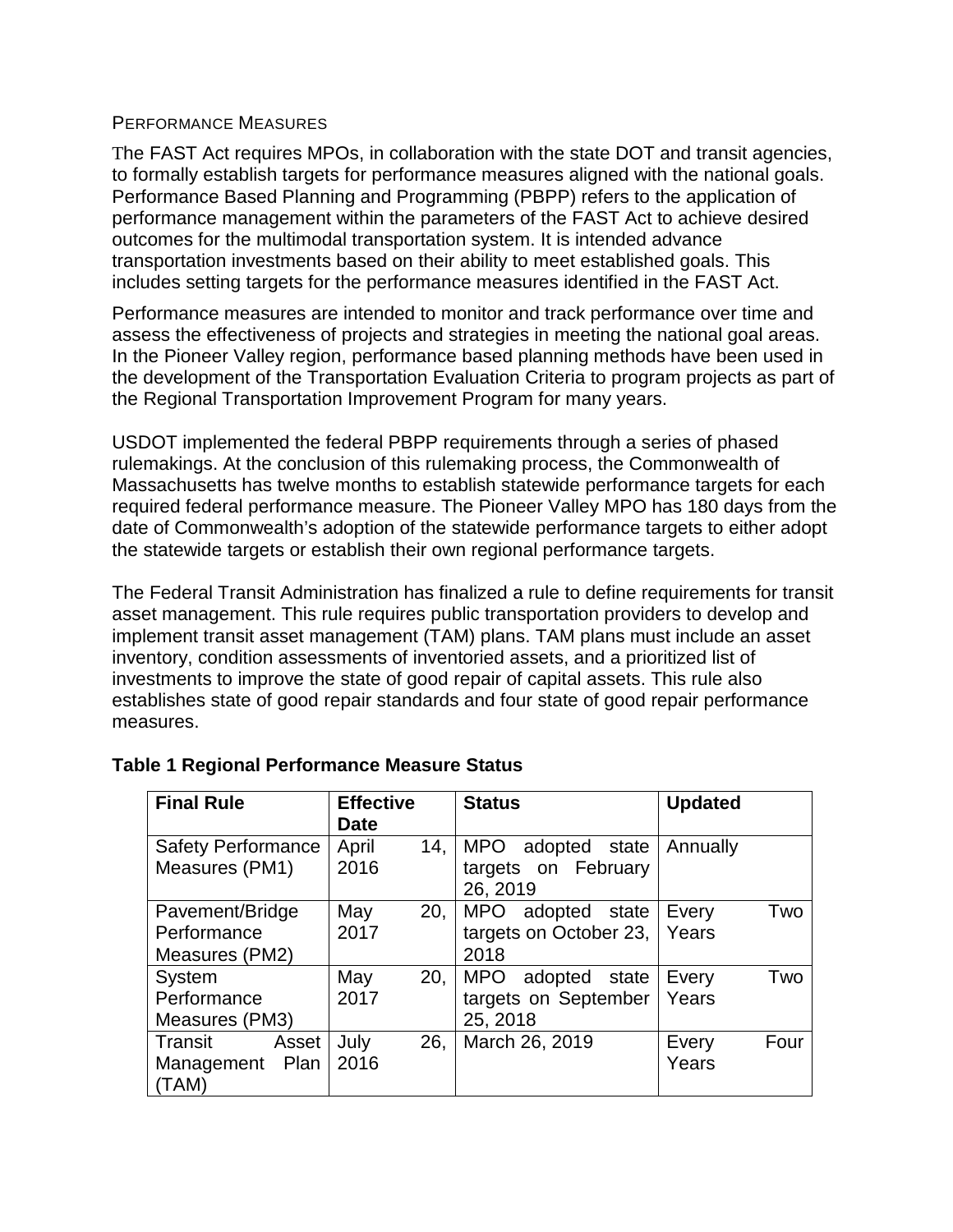As can be seen from the above table, the Pioneer Valley MPO has elected to adopt the State performance targets for PM1, PM2 and PM3. The MPO will continue to work in close collaboration with the PVTA to incorporate their TAM performance targets in to the regional transportation planning process. The UPWP includes specific tasks to support the performance based planning and programming for the Pioneer Valley MPO. The latest performance target for each adopted performance measure is presented in the following section.

SAFETY PERFORMANCE MEASURES (PM1)

Pioneer Valley has chosen to adopt the statewide safety performance measure targets set by MassDOT for Calendar Year (CY) 2019. In setting these targets, MassDOT has followed FHWA guidelines by using statewide crash data and Highway Performance Monitoring System (HPMS) data for vehicle miles traveled (VMT) in order to calculate 5 year, rolling average trend lines for all FHWA-defined safety measures. For CY 2019 targets, four of the five safety measures—total number of fatalities, rate of fatalities per 100 million vehicle miles traveled, total number of incapacitating injuries, and rate of incapacitating injuries per 100 million VMT—were established by extending their trend lines into the 2015-2019 period. All four of these measures reflect a modest decrease in statewide trends. The fifth safety measure, the total number of combined incapacitating injuries and fatalities for non-motorized modes, is the only safety measure for which the statewide trend line depicts an increase. MassDOT's effort to increase non-motorized mode share throughout the Commonwealth has posed a challenge to simultaneously reducing non-motorized injuries and fatalities. Rather than adopt a target that depicts an increase in the trend line, MassDOT has elected to establish a target of non-motorized fatalities and injuries and for CY 2019 that remains constant from the rolling average for 2012–2016. In recent years, MassDOT and the Pioneer Valley have invested in "complete streets," bicycle and pedestrian infrastructure, intersection and safety improvements in both the Capital Investment Plan (CIP) and Statewide Transportation Improvement Program (STIP) to address increasing mode share and to incorporate safety mitigation elements into projects. Moving forward, Pioneer Valley, alongside MassDOT, is actively seeking to improve data collection and methodology for bicycle and pedestrian VMT counts and to continue analyzing crash clusters and crash counts that include both motorized and non-motorized modes in order to address safety issues at these locations.

In all safety categories, MassDOT has established a long-term target of "Toward Zero Deaths" through MassDOT's Performance Measures Tracker<sup>[1](#page-6-0)</sup> and will be establishing safety targets for the MPO to consider for adoption each calendar year. While the MPO is not required by FHWA to report on annual safety performance targets, FHWA guidelines require MPOs to adopt MassDOT's annual targets or to establish their own each year.

The safety measures MassDOT has established for CY 2019, and that Pioneer Valley has adopted, are as follows:

 $\overline{a}$ 

<span id="page-6-0"></span><sup>1</sup> <https://www.mass.gov/lists/tracker-annual-performance-management-reports>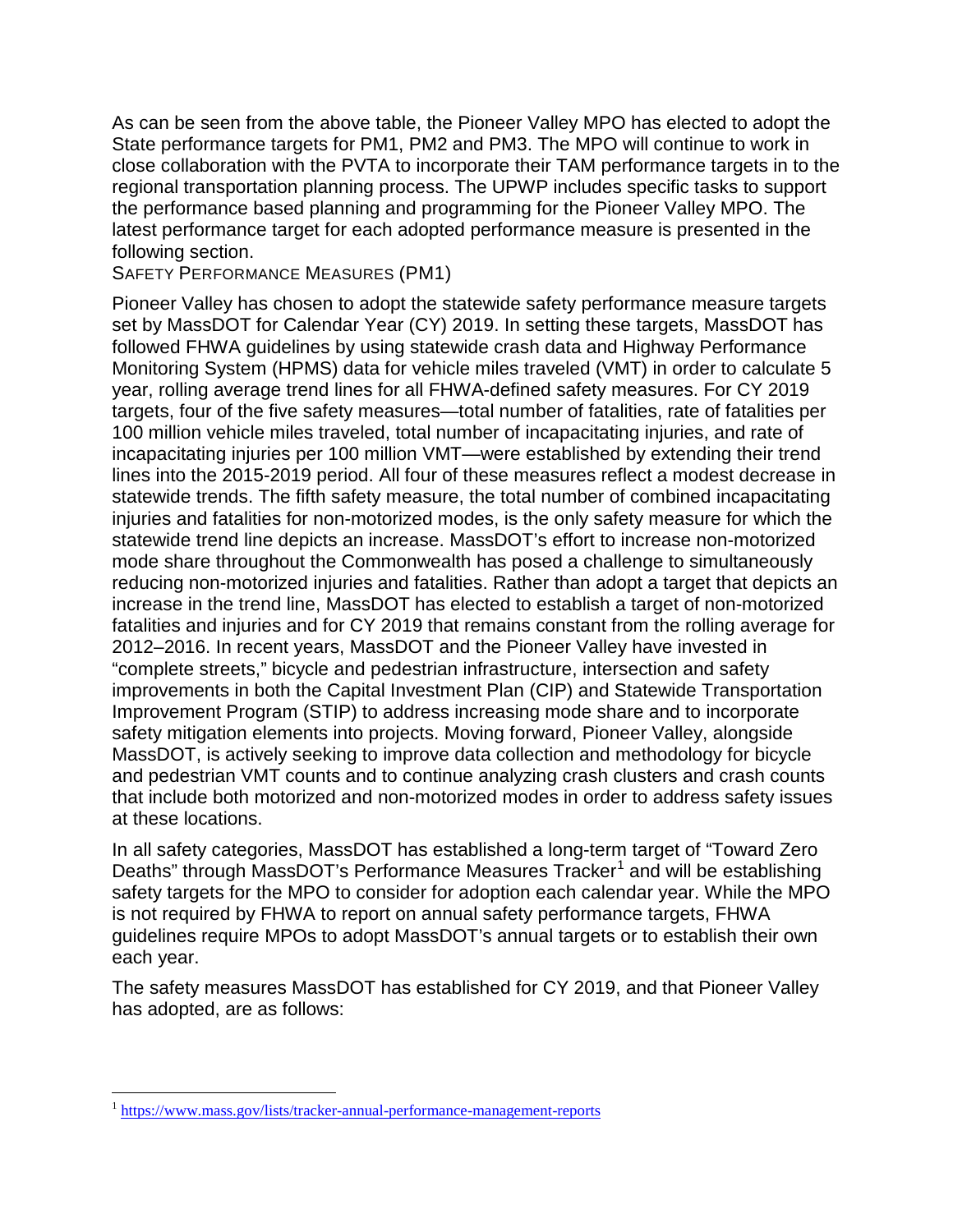1) Fatalities: The target number of fatalities for years CY 2019 is 353, down from an average of 364 fatalities for the years 2012–2016. [See Figure 1 for Our MPO vs. statewide comparison of the trend for this performance measure]





2) Rate of Fatalities per 100 million VMT: The target fatality rate for years CY 2019 is 0.58, down from a 0.61 average for years 2012–2016. [See Figure 1 for Our MPO vs. statewide comparison of the trend for this performance measure]

3) Serious Injuries: The target number of incapacitating injuries for CY2019 is 2801, down from the average of 3146 for years 2012–2016. [See Figure 2 for Our MPO vs. statewide comparison of the trend for this performance measure]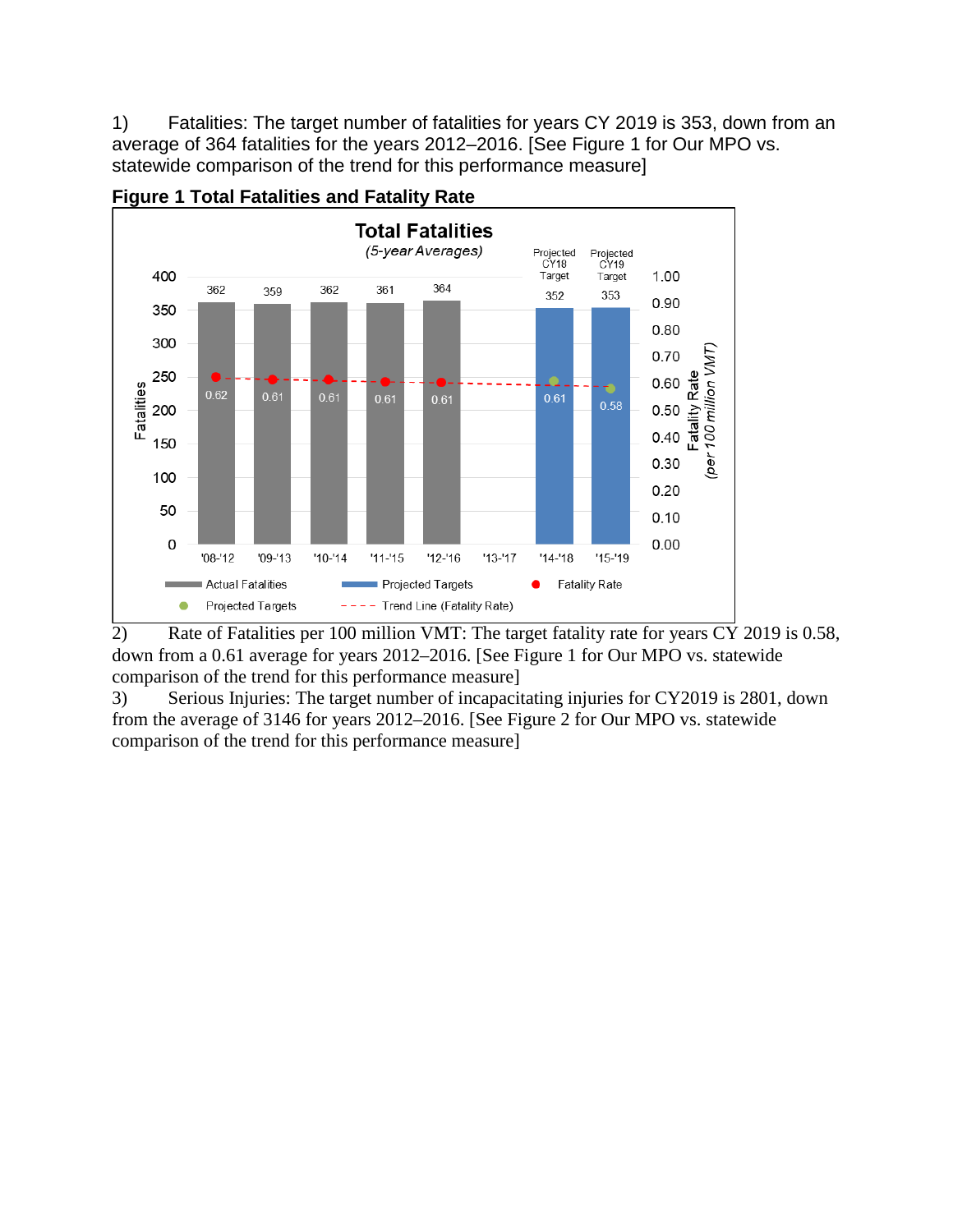

## **Figure 2 Total Incapacitating Injuries and Injury Rate**

4) Rate of Incapacitating Injuries per 100 million VMT: The incapacitating injury rate target for CY2019 is 4.37 per year, down from the 5.24 average rate for years 2012–2016. [See Figure 2 for Our MPO vs. statewide comparison of the trend for this performance measure] BRIDGE & PAVEMENT PERFORMANCE MEASURES (PM2)

Pioneer Valley has chosen to adopt the 2-year (2020) and 4-year (2022) statewide bridge and pavement performance measure targets set by MassDOT. MassDOT was required to adopt a statewide target by May  $20^{th}$ ,  $2018$ , with MPOs either adopting the statewide target or establishing their own by November 2018. In setting these targets, MassDOT has followed FHWA guidelines by measuring bridges and pavement condition using the 9-point National Bridge Inventory Standards (NBIS); the International Roughness Index (IRI); the presence of pavement rutting; and the presence of pavement cracking. 2-year and 4-year targets were set for six individual performance measures: percent of bridges in good condition; percent of bridges in poor condition; percent of Interstate pavement in good condition; percent of Interstate pavement in poor condition; percent of non-Interstate pavement in good condition; and percent of non-Interstate pavement in poor condition. All of the above performance measures are tracked in greater detail in MassDOT's Transportation Asset Management Plan (TAMP), which is due to be finalized in July 2019.

Targets for bridge-related performance measures were determined by identifying which bridge projects are programmed and projecting at what rate bridge conditions deteriorate. The bridgerelated performance measures measure the percentage of deck area, rather than the total number of bridges.

Performance targets for pavement-related performance measures were based on a single year of data collection, and thus were set to remain steady under the guidance of FHWA. These measures are to be revisited at the 2-year mark (2020), once three years of data are available, for more informed target setting.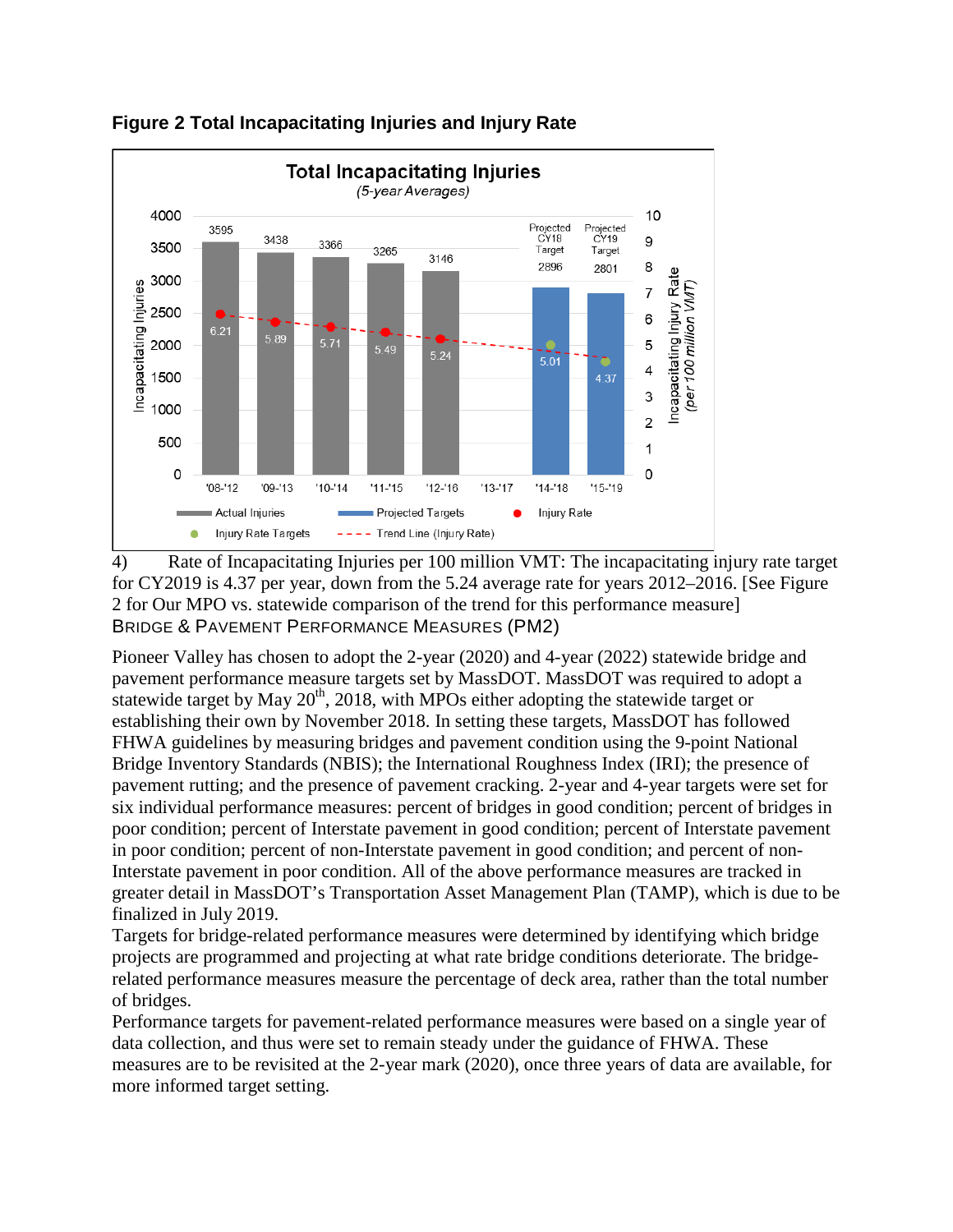MassDOT continues to measure pavement quality and to set statewide short-term and long-term targets in the MassDOT Performance Management Tracker using the Pavement Serviceability Index (PSI), which differs from IRI. These measures and targets are used in conjunction with federal measures to inform program sizing and project selection.

| <b>Performance Measure</b>                          | <b>Current</b><br>(2017) | 2-year target<br>(2020) | 4-year target<br>(2022) |
|-----------------------------------------------------|--------------------------|-------------------------|-------------------------|
| <b>Bridges in good condition</b>                    | 15.22%                   | 15%                     | 16%                     |
| <b>Bridges in poor condition</b>                    | 12.37%                   | 13%                     | 12%                     |
| <b>Interstate Pavement in good</b><br>condition     | 74.2%                    | 70%                     | 70%                     |
| <b>Interstate Pavement in poor</b><br>condition     | 0.1%                     | 4%                      | 4%                      |
| <b>Non-Interstate Pavement in</b><br>good condition | 32.9%                    | 30%                     | 30%                     |
| <b>Non-Interstate Pavement in</b><br>poor condition | 31.4%                    | 30%                     | 30%                     |

RELIABILITY, CONGESTION, & EMISSIONS PERFORMANCE MEASURES (PM3)

Pioneer Valley has chosen to adopt the 2-year (2020) and 4-year (2022) statewide reliability, congestion, and emissions performance measure targets set by MassDOT. MassDOT was required to adopt a statewide target by May  $20<sup>th</sup>$ , 2018, with MPOs either adopting the statewide target or establishing their own by November 2018.

MassDOT followed FHWA regulation in measuring Level of Travel Time Reliability (LOTTR) on both the Interstate and non-Interstate NHS as well as Truck Travel Time Reliability (TTTR) on the Interstate system using the National Performance Management Research Dataset (NPMRDS) provided by FHWA. These performance measures aim to identify the predictability of travel times on the roadway network by comparing the average travel time along a given segment against longer travel times. For LOTTR, the performance of all segments of the Interstate and of the non-Interstate NHS are defined as either reliable or unreliable based on a comparison between the  $50<sup>th</sup>$  percentile travel time and the  $80<sup>th</sup>$  percentile travel time, and the proportion of reliable segments is reported. For TTTR, the ratio between the  $50<sup>th</sup>$  percentile travel time and the  $90<sup>th</sup>$  percentile travel time for trucks only along the Interstate system is reported as a statewide measure. As this data set has but one year of consistent data, FHWA guidance has been to set conservative targets and to adjust future targets once more data becomes available. To that end, MassDOT's reliability performance targets are set to remain the same.

Emissions reduction targets are measured as the sum total of all emissions reductions anticipated through CMAQ-funded projects in non-attainment or air quality maintenance areas (currently the cities of Lowell, Springfield, Waltham, and Worcester, and the town of Oak Bluffs) identified in the Statewide Transportation Improvement Program (STIP). This anticipated emissions reduction is calculated using the existing CMAQ processes.

| <b>Measure</b>              | Current $(2017)$ | $2$ -year (2020) 4-year (2022) |      |
|-----------------------------|------------------|--------------------------------|------|
| <b>Non-Interstate LOTTR</b> | 80%              | 80%                            | 80%  |
| Interstate LOTTR            | 68%              | 68%                            | 68%  |
| <b>TTTR</b>                 | 1.85             | 1.85                           | 1.85 |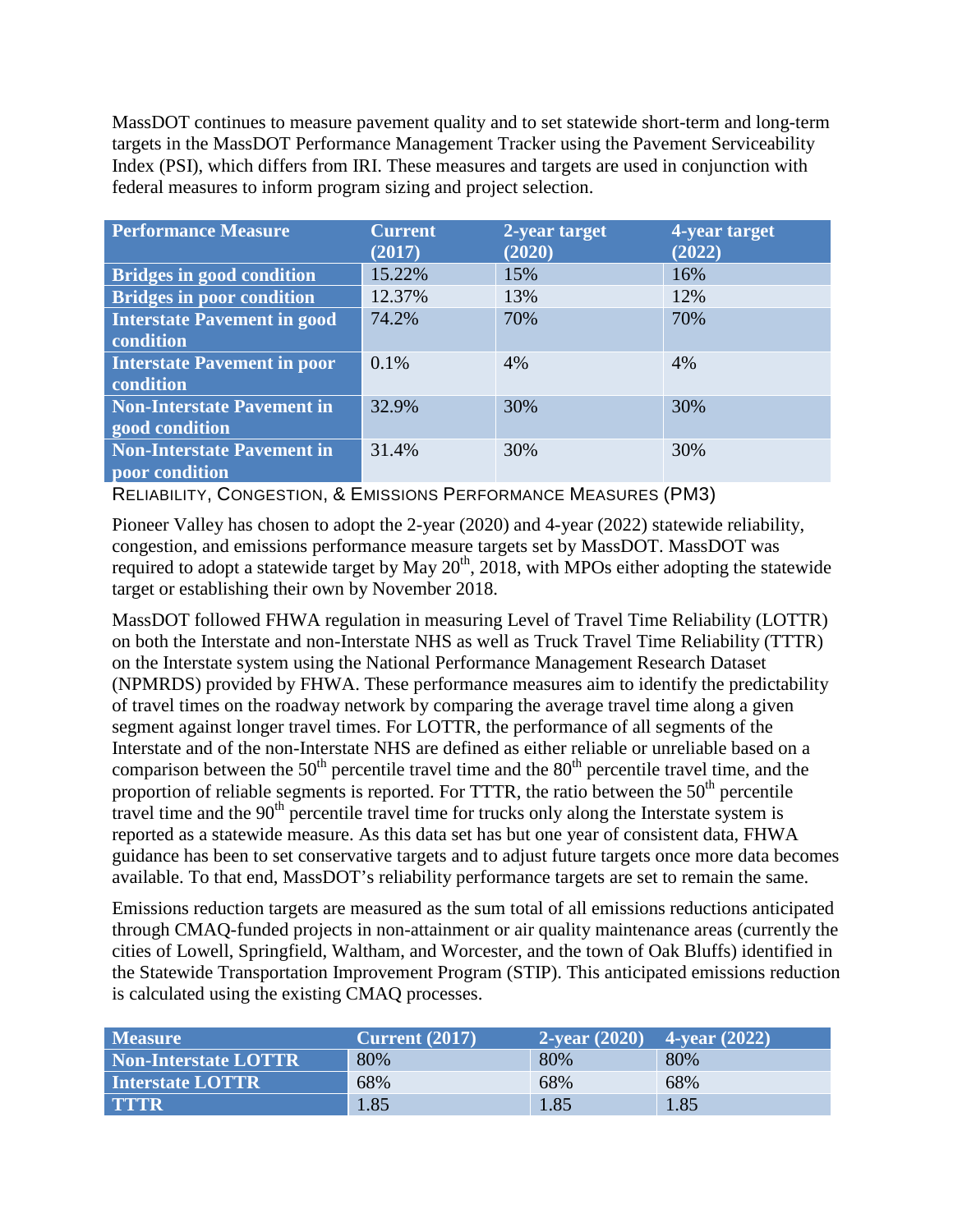| <b>PHED (Boston UZA)</b>    | 18.31             | 18.31       | 18.31         |
|-----------------------------|-------------------|-------------|---------------|
| % non-SOV (Boston UZA)      | 33.6% (2016)      | 34.82%      | 35.46%        |
| <b>Emissions Reductions</b> | Baseline (FFY 14– | 1,622 CO    | TBD CO        |
|                             | 17)               | 497.9 Ozone | (Springfield) |
|                             |                   |             | 1.1 Ozone     |

TRANSIT ASSET MANAGEMENT PLAN (TAM)

The Federal Transit Administration (FTA) defines transit asset management as a strategic and systematic process through which an organization procures, operates, maintains, rehabilitates, and replaces transit assets to manage their performance, risks, and costs over their lifecycle to provide cost-effective, reliable, and safe service to current and future customers.

As part of the Moving Ahead for Progress in the 21st Century (MAP-21) Act and the subsequent Fixing America's Surface Transportation (FAST) ACT, the FTA enacted regulations for transit asset management that require transit service providers to establish asset management performance measures and targets and to develop a TAM Plan. The final TAM rule was published on July 26, 2016 and went into effect on October 1, 2016.

The Pioneer Valley Transit Authority (PVTA) manages a range of assets that include a fleet of heavy duty transit buses, paratransit vehicles, support vehicles, and nine facilities, plus other capital assets required to support operations across a service territory encompassing 24 communities. PVTA recognizes that an effective approach to asset management incorporates the people, processes, technology, data and information and continual improvement needed to support better management of assets over their entire lifecycle. PVTA has developed the following TAM Plan as a roadmap to systematically identify and address assets and asset management practices in need of improvement; establish a benchmark for where their inventory and policies stand; identify gaps in their practice; establish new, measurable key performance indicators and use a data-driven approach to achieve its goals.

PVTA has developed this TAM plan, not as an end, but instead as the beginning of an on-going effort to develop and integrate asset management practices throughout the entire organization. Over the coming years PVTA plans to continue to build upon this foundation and will work to implement successful and effective policies, practices and processes that reinforce and complement the goals and objectives outlined in the TAM plan. PVTA therefore expects that this TAM plan will be a living document that is updated annually.

| <b>Rule</b> | <b>Performance Measure</b>                    | <b>State Target</b>                              |
|-------------|-----------------------------------------------|--------------------------------------------------|
| <b>TAM</b>  | Percent of revenue vehicles by asset class    | Articulated Bus = $0\%$ , Bus = $20\%$ , Minibus |
|             | that have met or exceeded their Useful        | $= 100\%$ , Cutaway Bus = 25%, Minivan =         |
|             | Life Benchmark (ULB)                          | 30%, Trolleybus = $100\%$                        |
| <b>TAM</b>  | Percent of vehicles that have met or          | Automobiles = $25%$                              |
|             | exceeded their Useful Life Benchmark          | Trucks and other Rubber Tire Vehicles =          |
|             | (ULB)                                         | 25%                                              |
| <b>TAM</b>  | Percent of facilities with a condition rating | Administrative and Maintenance = 25%             |
|             | below 3.0 on the FTA Transit Economic         | Passenger and Parking $= 0\%$                    |
|             | Requirements Model (TERM) Scale               |                                                  |